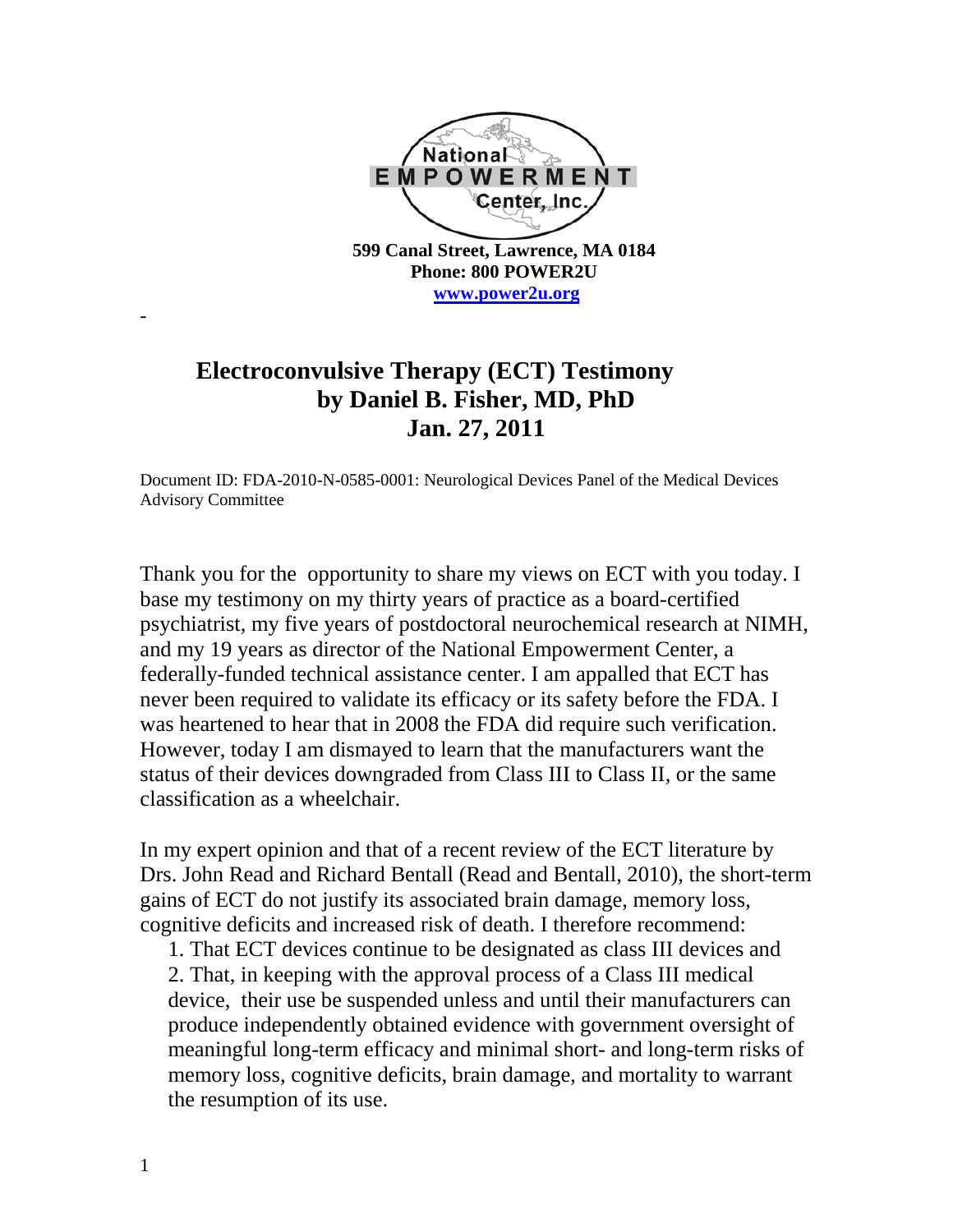Three of my cases illustrate the negative aspects of ECT:

Case A: I saw a 19 year-old man in an outpatient clinic. He suffered from major depression and was slow to respond to the antidepressant Prozac. He was admitted to an inpatient facility where the psychiatrist immediately started a series of 8 ECT treatments. Upon discharge, his depression had slightly lifted, but he could no longer recognize his friends. He was so distraught over this side effect of the ECT that he hung himself. This case points out that ECT can actually increase suicidality. Indeed research (Black et al, 1989) has shown that, contrary to claims by its proponents, ECT does not decrease suicidality.

Case B: In my capacity as a consultant to the Massachusetts Rehabilitation Commission, I learned that a 51 year-old woman was experiencing memory loss for recent as well as remote events and confusion which intensified once a month. Upon close questioning, she acknowledged that once a month she was given outpatient ECT. She had been threatened by her doctor that if she told anyone she was undergoing ECT, she would be rehospitalized. She wanted to stop the ECT, but was too frightened to see her doctor alone. She requested that I accompany her. She was then able to tell her doctor she wanted to leave his care. She did so and was successfully switched to an antidepressant with fewer side effects. This case illustrates that ECT causes cognitive deficits and both retrograde and antegrade memory loss. The most detailed studies of memory were carried out by Dr. Irving Janis in 1950-51. He interviewed consumers before, immediately after, and three months following ECT. As a control group he also interviewed consumers, who suffered similar mental health issues but received psychotherapy instead of ECT. Janis found, gross gaps and subtle losses of memory and a general slowness and a great effort in recalling details. In some cases, details returned, but only with great effort and with the help of cues provided by the examine, (Janis and Astrachan, 1951). Janis reports following half of the shocked patients for 2 1/2 - 3 1/2 months after the end of ECT. He found that in each case most of the instances of amnesia persisted. These side effects were also validated by a proponent of ECT, Dr. Harold Sackheim (Sackheim et al, 2007). In a prospective study of 347 consumers his research team found memory and cognitive deficits immediately and six months after ECT . They concluded, "This study provides the first evidence in a large, prospective sample that adverse cognitive effects can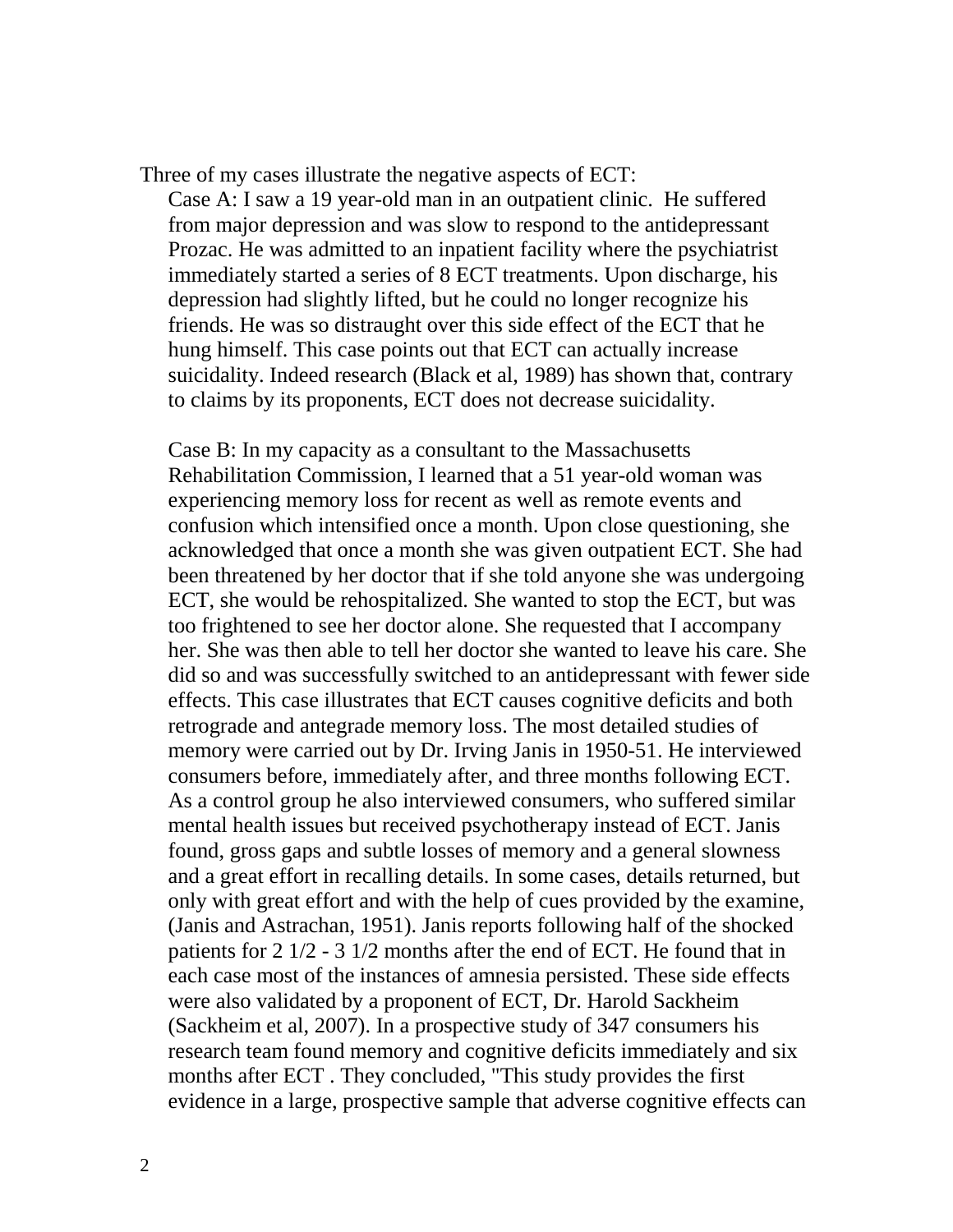exist for an extended period and that they characterize routine treatment ECT in community settings."

Case C: Staff of a day treatment facility pointed out that a 65 year-old consumer was becoming progressively disriented and forgetful. We learned she was receiving maintenance ECT. When I asked her if she had been sufficiently informed of the side effects for her to give informed consent, she said no. The ECT was ordered by her psychiatrist and administered by another psychiatrist, she had not previously met. He had her sign the "consent form" as she was being wheeled in to receive pre-ECT anesthesia. In fact, it is impossible for a consumer to give informed consent when they are not given accurate information. The APA guidelines for ECT inaccurately contend that the memory loss with ECT in minimal. Furthermore, the APA consent form drastically underestimates the mortality associated with ECT.The APA states the risk of death is 1 in 10,000 whereas a numerous studies from 1957 through 2004 give rates between 1 in 648 to 1 in 1630 (Impasto, 1957; Pippard and Ellam, 1981; Nuthall et al, 2004). On average, these studies indicate a 10-fold higher rate of death than suggested by the APA (APA, 2001). The APA also suggests that "brain damage should not be included [in the informed consentprocess] as a risk of treatment (APA, 2001)."

It appears that the APA task force on ECT chose to overlook the considerable body of evidence that ECT produces brain damage. This evidence was well summarized by neuroscientist, Dr. Peter Sterling: "ECS [ECT] unquestionably damages the brain. The damage is due to a variety of known mechanisms:

1) [ECT] is designed to evoke a grand mal epileptic seizure involving massive excitation of cortical neurons that also deliver excitation to lower brain structures. The seizure causes an acute rise in blood pressure well into the hypertensive range, and this frequently causes small hemorrhages in the brain (Madow, 1956). Wherever a hemorrhage occurs in the brain, nerve cells die —— and nerve cells are not replaced.

2) [ECT] ruptures the "blood-brain barrier." This barrier normally prevents many substances in the blood from reaching the brain. This protects the brain, which is our most chemically sensitive organ, from a variety of potential insults. Where this barrier is breached, nerve cells are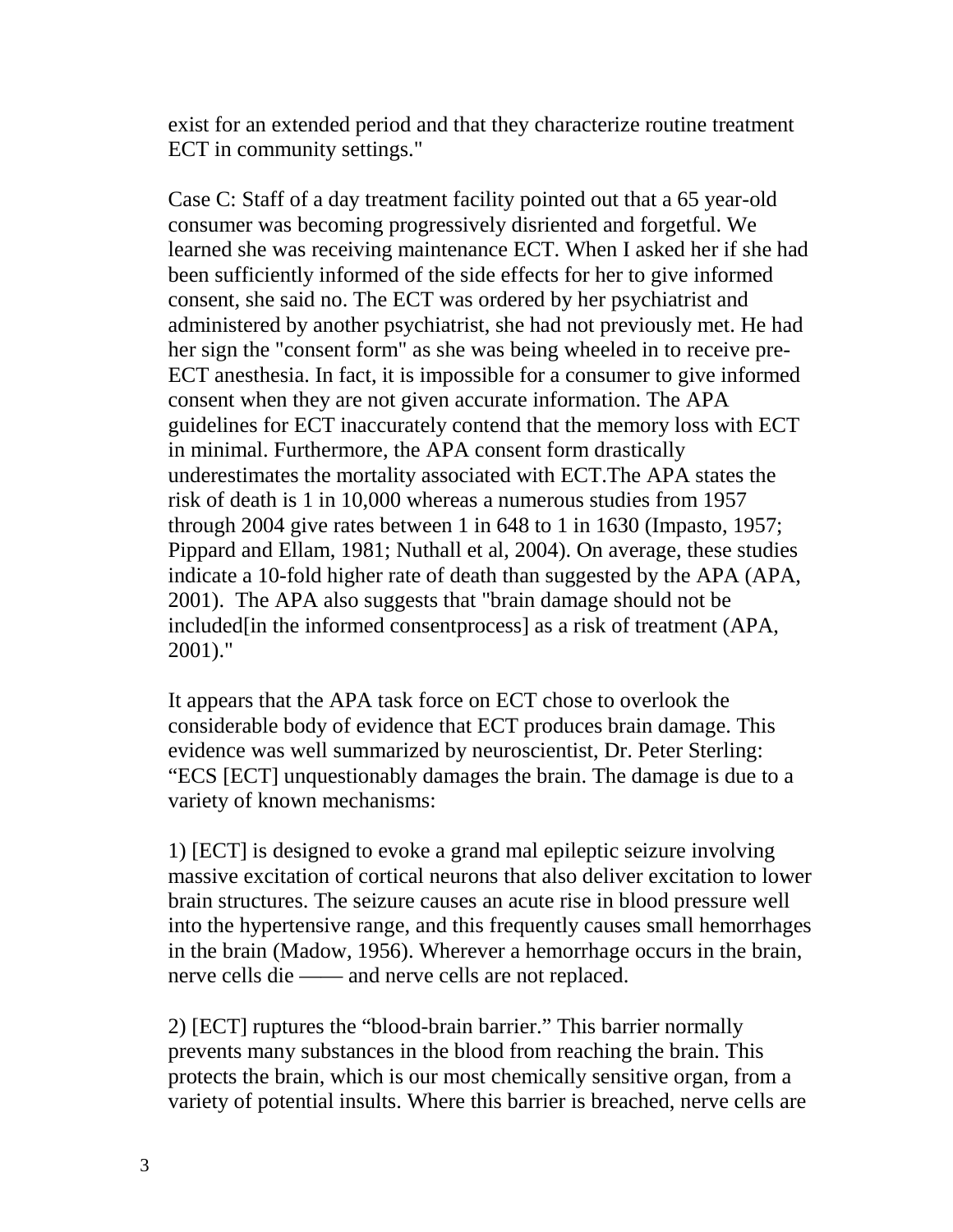exposed to insult and may also die. Rupture of this barrier also leads to brain "edema" (swelling), which, since the brain is enclosed by the rigid skull, leads to local arrest of blood supply, anoxia [lack of oxygen], and neuron death.

3) [ECT] causes neurons to release large quantities of the neurotransmitter, glutamate. This chemical excites further neuronal activity, which releases more glutamate, leading to "excito-toxicity"- neurons literally die due to over activity. Such excito-toxicity has been recognized relatively recently and is now a major topic of research. It is known to accompany seizures and over repeated episodes of [ECT] may be a significant contributor to accumulated brain damage. (Sterling, 2000, 2001).

Indeed the case for brain damage associated with ECT is so compelling that psychiatrists from Walter Freeman, who in 1941 introduced frontal lobotomies to the US, to more recently Dr. Peter Breggin, have concluded that the short-term relief produced by ECT is the direct result of its brain-damaging effects. Dr. Freeman wrote, "The greater the damage the more likely the remission of psychotic symptoms... Maybe it will be shown that a mentally ill patient can think more clearly and more constructively with less brain in actual operation (Freeman, 1941)."

According to Dr. Breggin, the only effects produced by ECT are caused the equivalent of a closed head injury to the brain. He states "The brainand mind-disabling hypothesis states that the more potent somatic therapies in psychiatry, that is, the major tranquilizers, lithium, ECT, and psychosurgery, produce brain damage and dysfunction, and that this damage and dysfunction is the primary, clinical or so-called beneficial effect. The individual subjected to the dysfunction becomes less able and more helpless, ultimately becoming more docile, tractable, and most importantly, more suggestible or easy to influence. As with any braindamaged person, the post-ECT patient will tend to deny both his personal problems and his brain dysfunction (Breggin, 1981)."

On a personal note, I was a psychiatric inpatient on three occasions. Whenever I or other patients failed to act "appropriately," the staff would threaten us with ECT. On one visit my friends brought me a copy of One Flew Over the Cuckoo's Nest. For the remainder of my stay on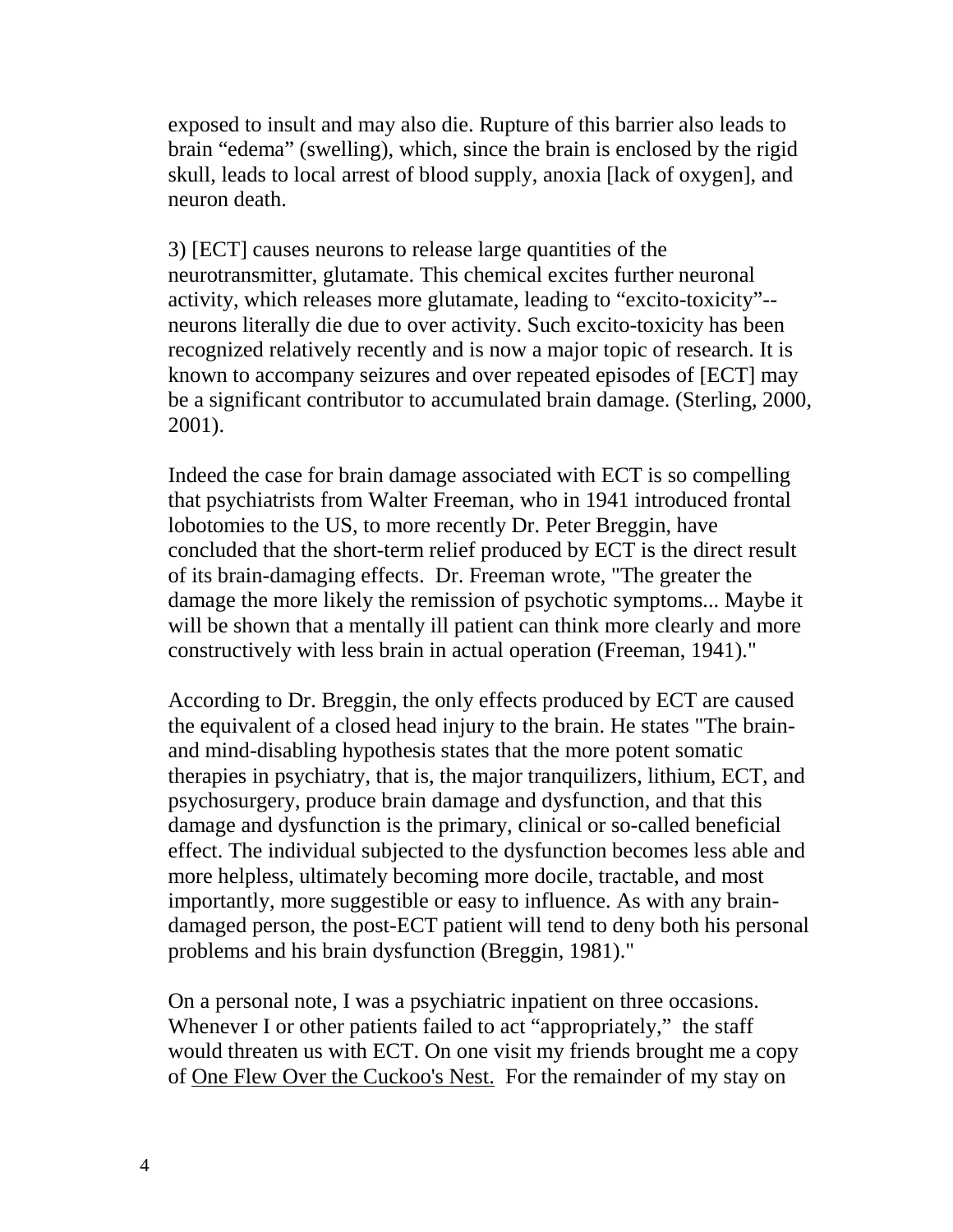the ward I lived in constant fear that I might be given ECT just like Randle McMurphy in the book.

How is it possible that in a democracy with the most advanced constitution of any country, a whole class of people can be subjected to brain disabling procedures without regulation by the government? I can only conclude that being labeled mentally ill means your lose your rights and protection under that constitution. I entreat you to protect these labeled people by regulating these devices as they should be under their Class III designation.

*BIO: Daniel Fisher received his AB. from Princeton University, and his Ph.D. in biochemistry from the University of Wisconsin in 1968. He carried out neuchemical research at the NIMH from 1968-1973. He obtained an M.D. from George Washington University in 1976. He carried out his residency in adult psychiatry at Harvard Medical School. He is a board-certified psychiatrist practicing in Cambridge, MA. Dr. Fisher, is the Executive Director of the federally-funded, National Empowerment Center in Lawrence, MA. He helped organize the National Coalition for Mental Health Recovery which is a national voice for consumers. He was a member of the New Freedom Commission for Mental Health, 2002-03.*

## References:

Black, D.W., et al. Does treatment influence mortality in depressives? Annals of Clinical Psychiatry. 1:165-173. (1989).

Breggin,P. Disabling the brain with electroshock. Published in Maurice Dongier and Eric D. Wittkower, eds., *Divergent Views in Psychiatry,* (1981).

Freeman, W. Brain damaging therapeutics. Diseases of the Nervous System 2:83 (1941).

Janis, I. and Astrachan, M.: The effects of electroconvulsive treatments on memory efficiency. Journal of Abnormal and Social Psychology. 46:501, 1951.

Impastato, D. Prevention of fatalities in ECT. Diseases of the Nervous System. 18:34-75 (1957).

Madow, L.: Brain changes in electroshock therapy. Am. J. Psychiat. 113:337-347. (1956).